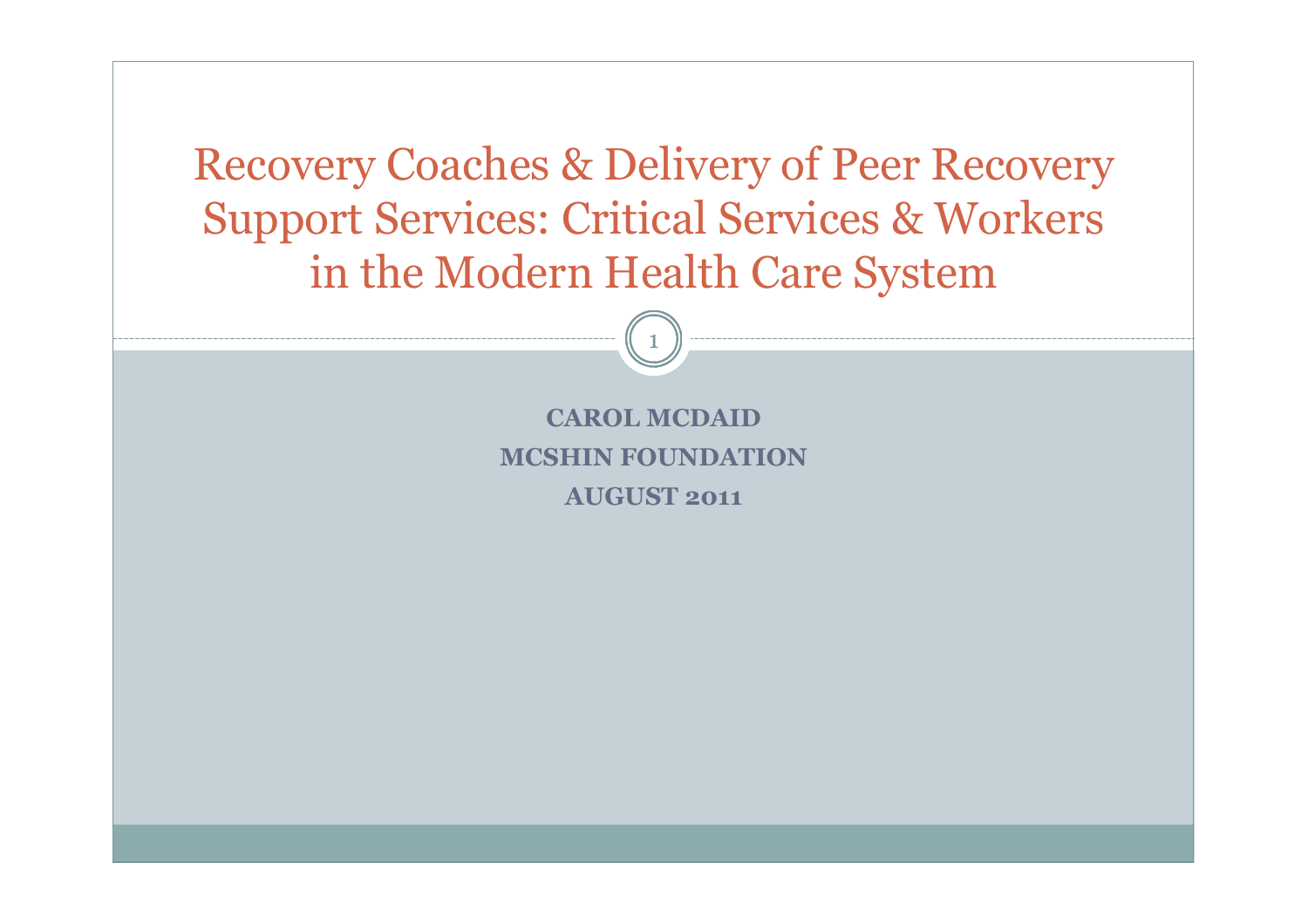# What are peer recovery support services?

2

- Services to help individuals and families initiate, stabilize early recovery, and/or sustain long-term recovery
- Non-professional and non-clinical
- Provide links to professional treatment and indigenous communities of support

They are not

- Professional addiction treatment services
- Mutual-aid support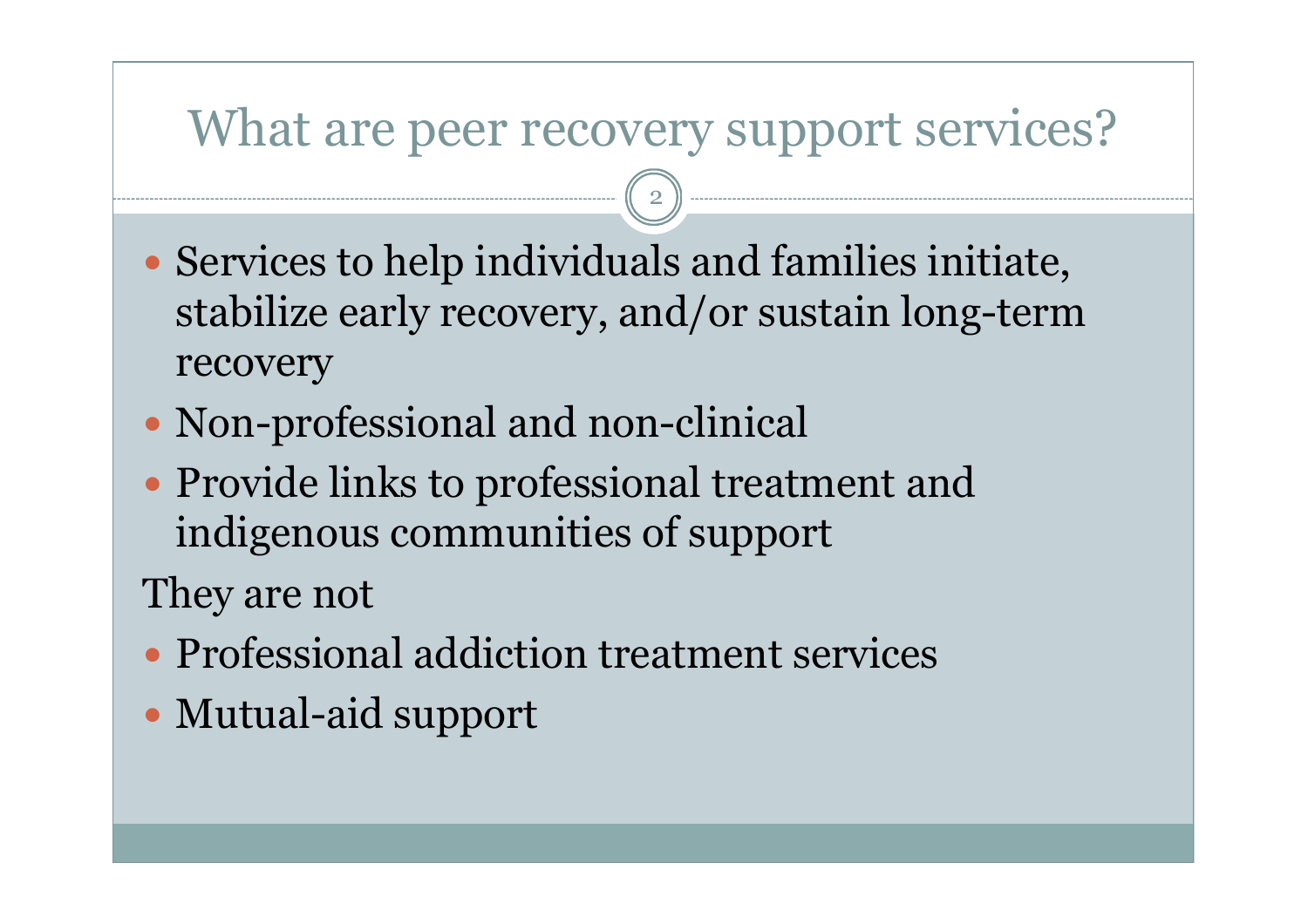### When are peer recovery support services delivered?

3

Across the full continuum of the recovery process: Prior to treatment During treatment Doctor's Office Post treatment In lieu of treatment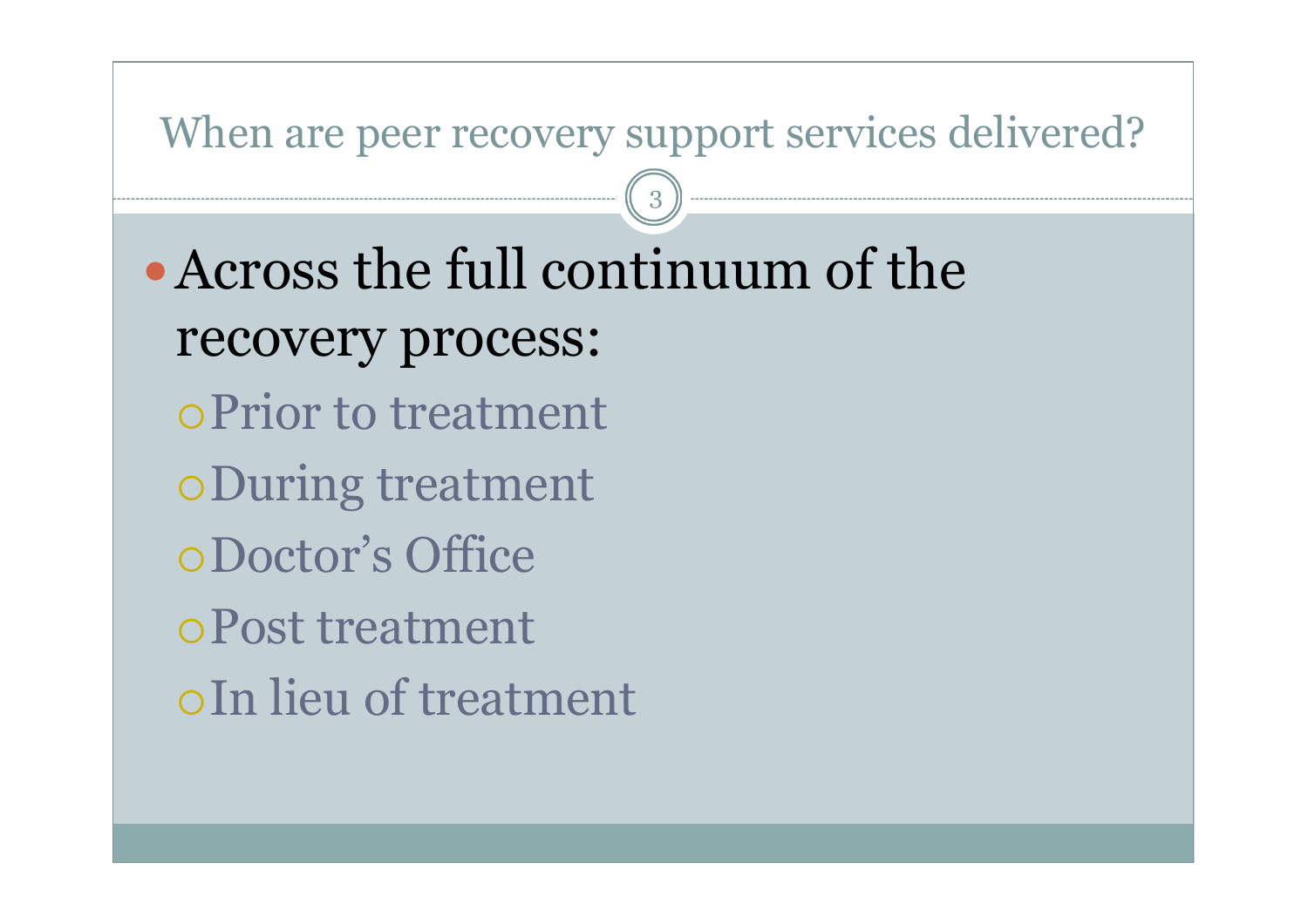# Where are they delivered today?

- Recovery community centers
- Faith and community-based organizations
- Recovery homes and sober housing
- Emergency departments
- Addiction and mental health service agencies
- Jails and prisons
- Probation and parole programs
- Drug courts
- HIV/AIDs and other health and social service centers
- Children, youth, and family service agencies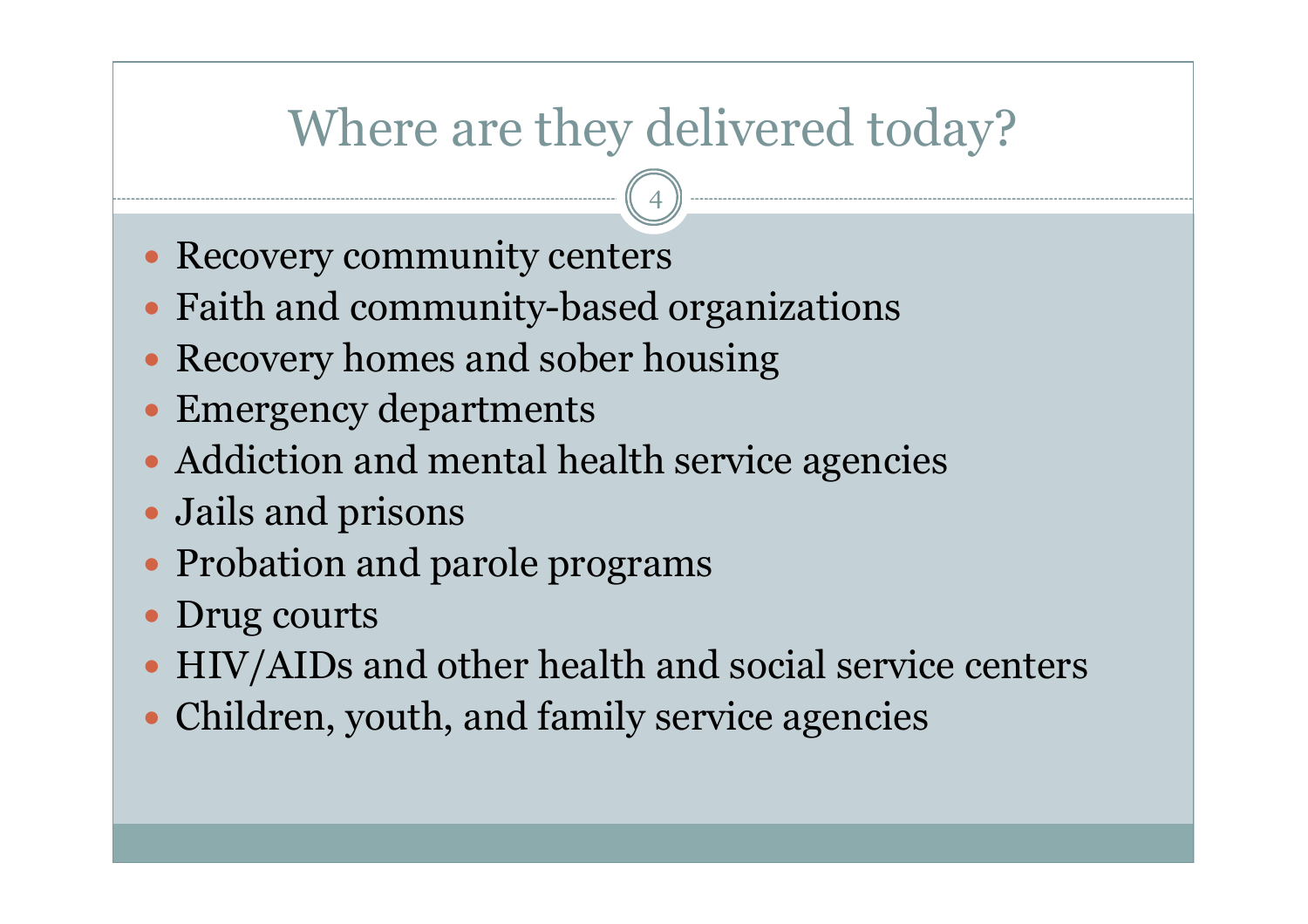# Where else will they be delivered?

- Emergency departments
- Primary care practices
- Patient-centered medical homes
- Federally Qualified Health Centers
- Accountable Care Organizations
- Community mental health centers
- Community-based alternatives to jails and prisons
- Schools & colleges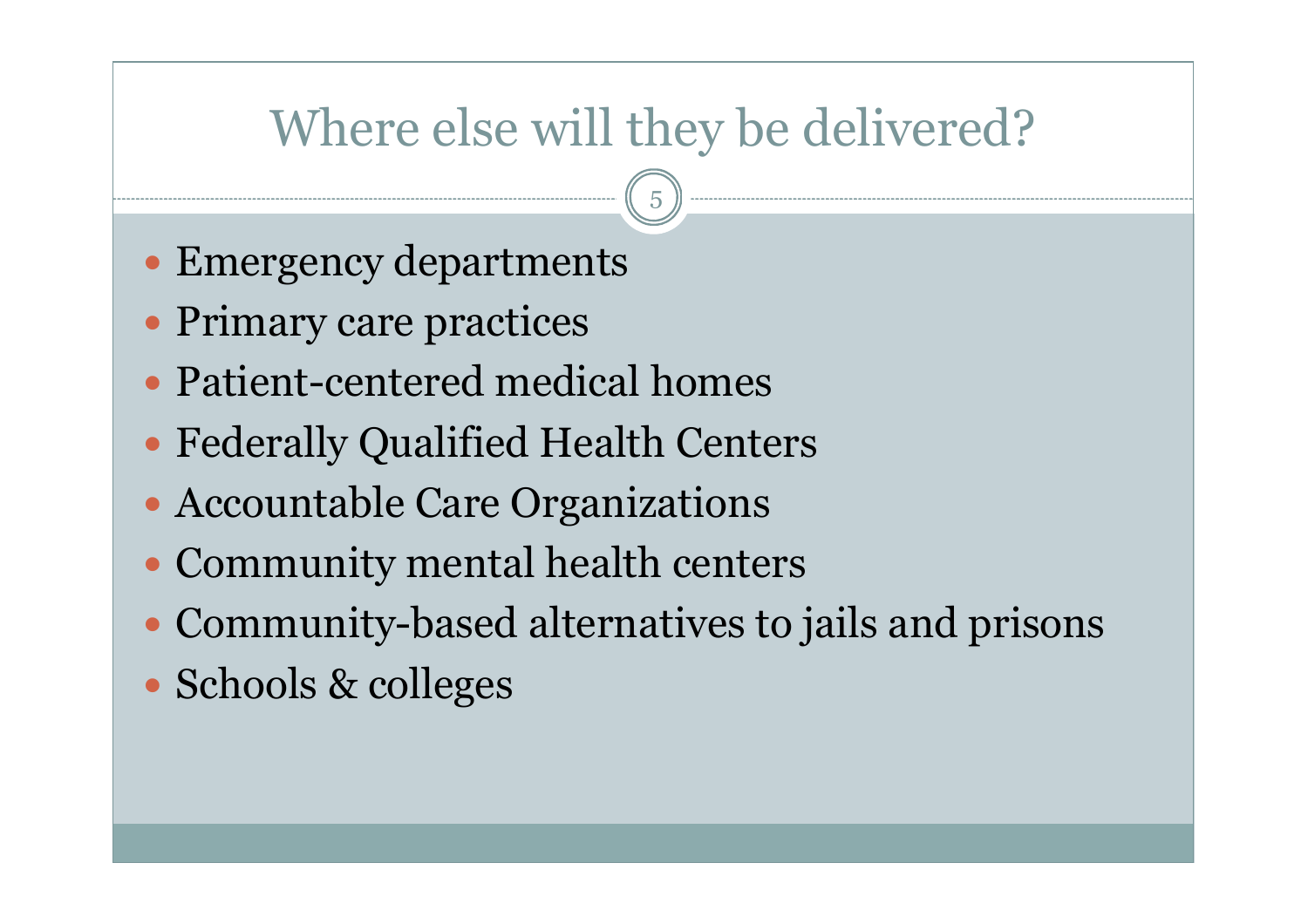### Why are peer recovery supports critical in the modern health care system?

- Population changes
	- Increase in population diversity & younger cohorts of individuals from low-income families
		- Hispanic population increased 43% between 2000 and 2010
		- Increase in elderly population  $(87$  million by 2050)
- Cultural understanding is essential
- Managing population health requires community education
- Provider shortages
- Health system is increasingly complex; peers provide navigation & advocacy to underserved & vulnerable populations
- Individuals with behavioral health conditions remain uninsured even with near universal access to insurance
	- In MA, average number of uninsured is 2%; average rate of uninsured with MH/SUDs is 16%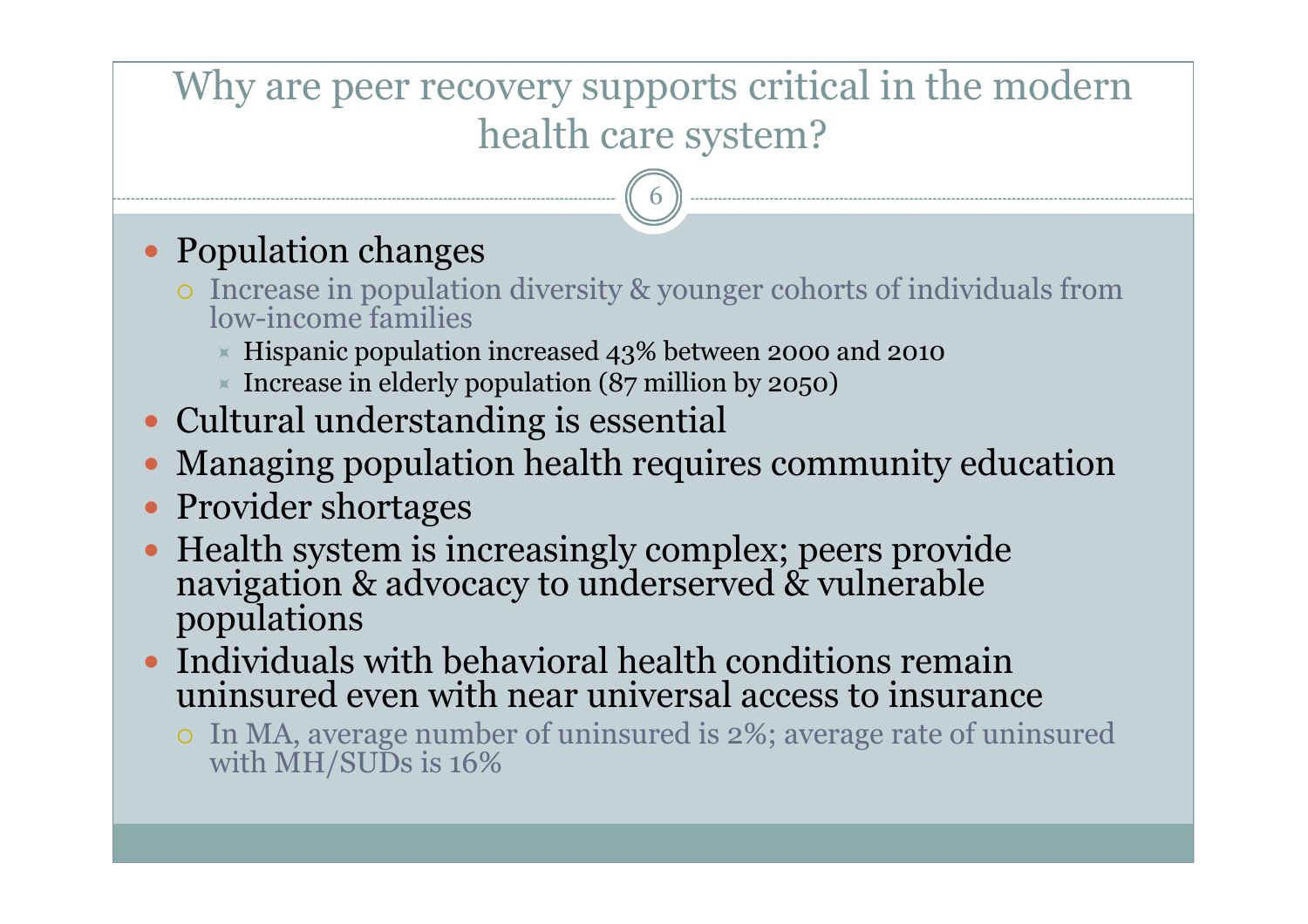## Who is delivering peer recovery support services?

- Individuals with "lived experience" of addiction & recovery
- Peers are matched through shared experience as appropriate (i.e. gender, culture, veteran status etc.)
- A person who offers and receives help from the interaction to sustain recovery
- Paid staff
- Volunteers
- Some states reimburse for certified peer addiction recovery support professionals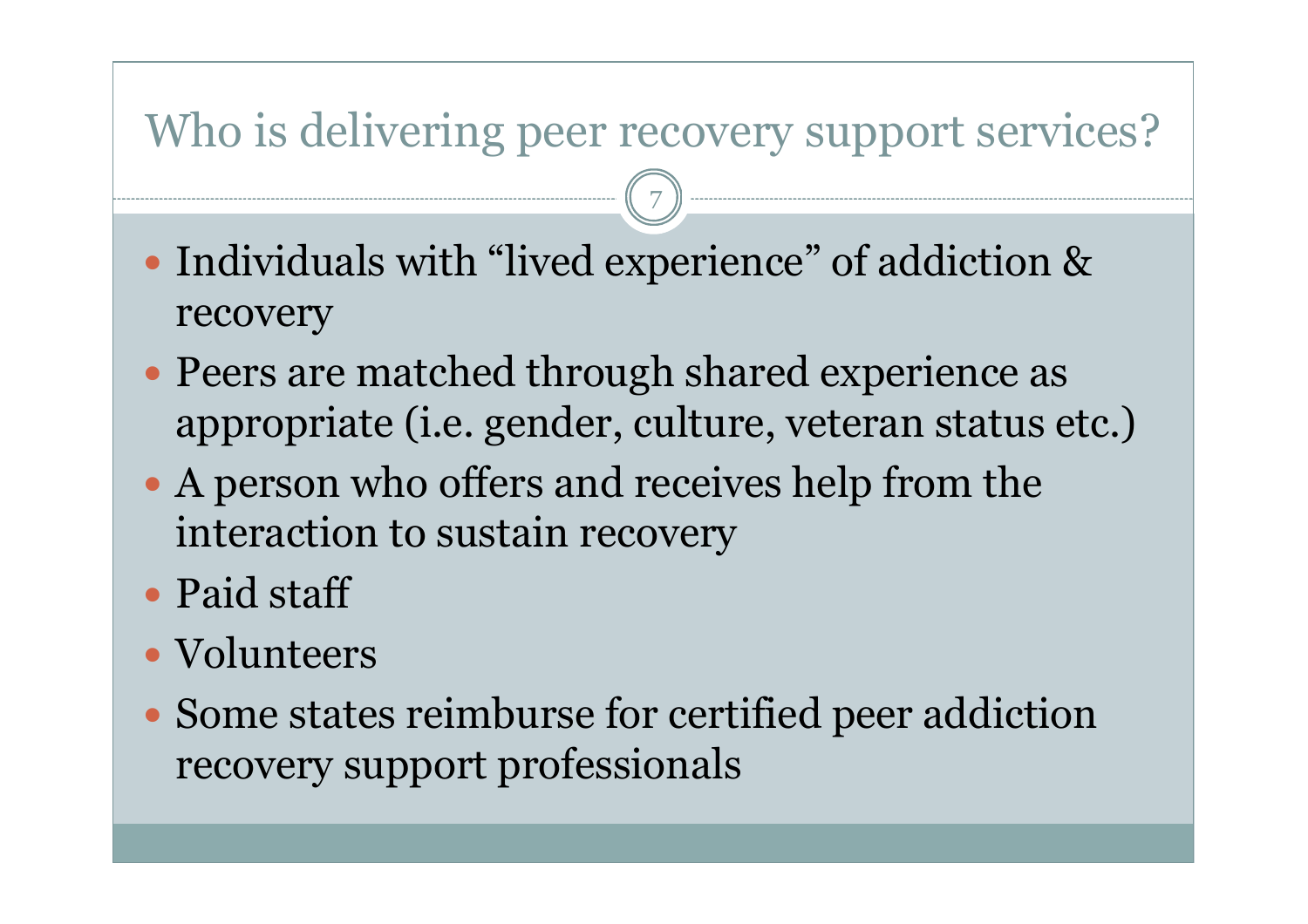### One model: certified peer recovery support specialist

- 2000: Established in Georgia as paraprofessional role in mental health workforce
- 2002: Arizona followed, adding individuals in addiction recovery as peer specialists
- As of May 2008:
	- 30 states developed criteria for peer specialists
	- 13 states have accessed Medicaid reimbursement for peerdelivered mental health and/or addiction services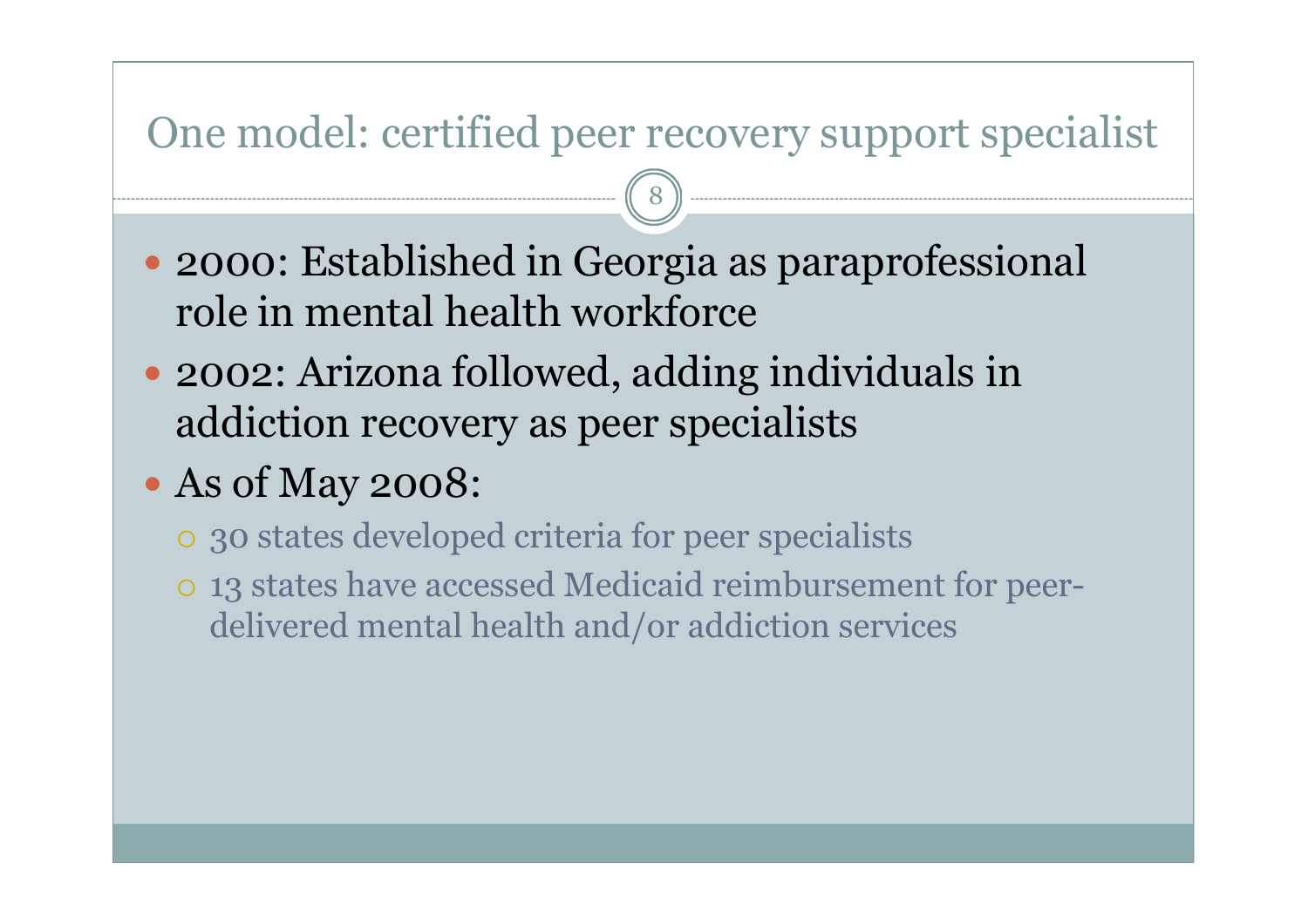#### Another model: Accreditation of Recovery Community **Organizations**

- Reimbursement strategy centered on organizations, rather than individuals, delivering services
- Creates service stability in organization, even as peers come and go
- Serves to create organizational capacity to deliver services by building infrastructure
- Improves quality of services
- Allows those with non-violent MH/SUD criminal histories to work as recovery coaches or peer specialists
- Faces & Voices is moving forward in the direction of accreditation; test standards in 2012, finalize in 2013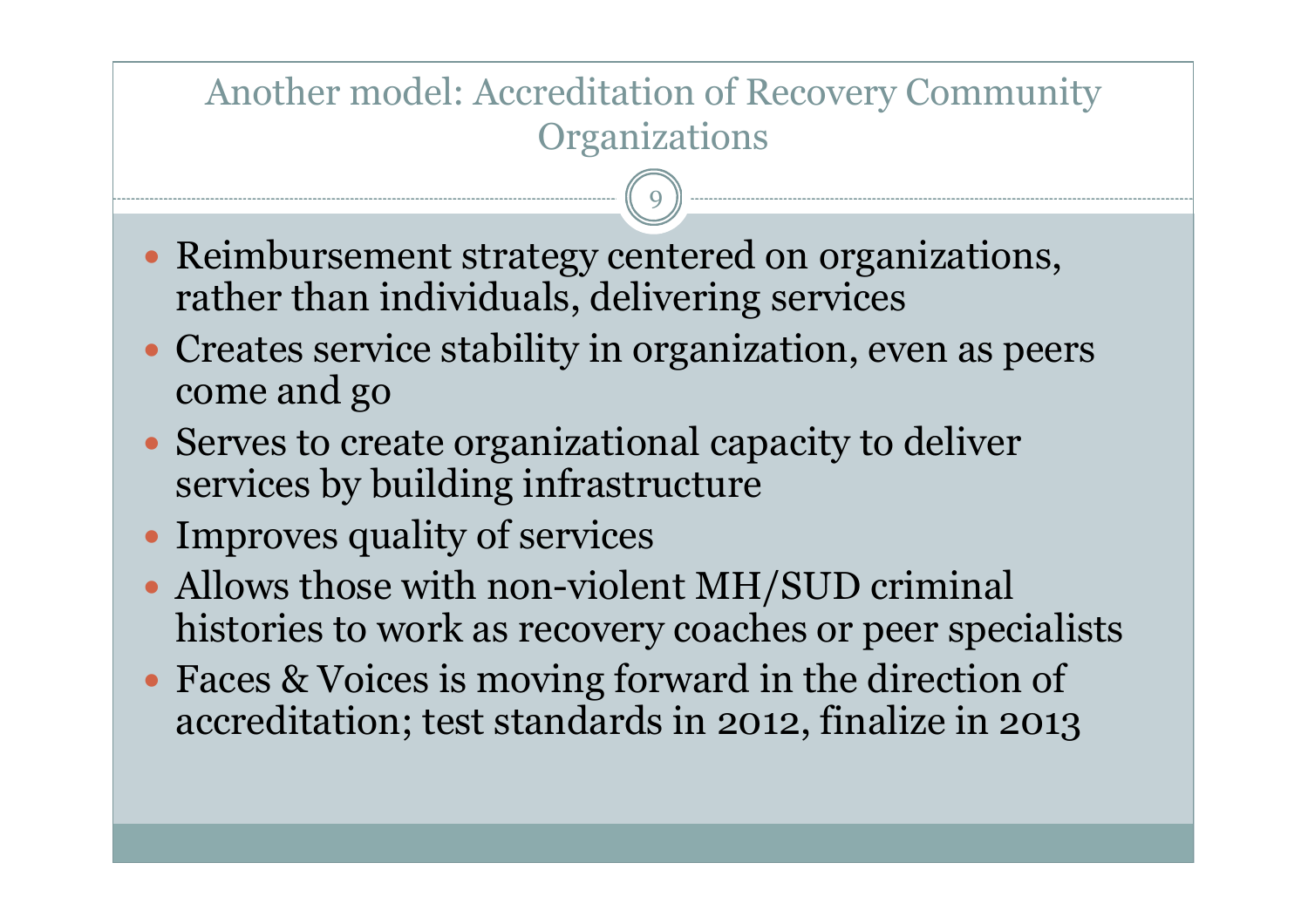#### Developing peer recovery support service guidelines

10

Organizational and Practice Guidelines developed by SAMHSA's Recovery Community Services Program (RCSP) grantees and other community leaders:

### Five categories

- Organizational capacity
- Peer leader development
- Ethical framework
- Workforce management
- Organizational governance

Three domains: Standards, Practices, Indicators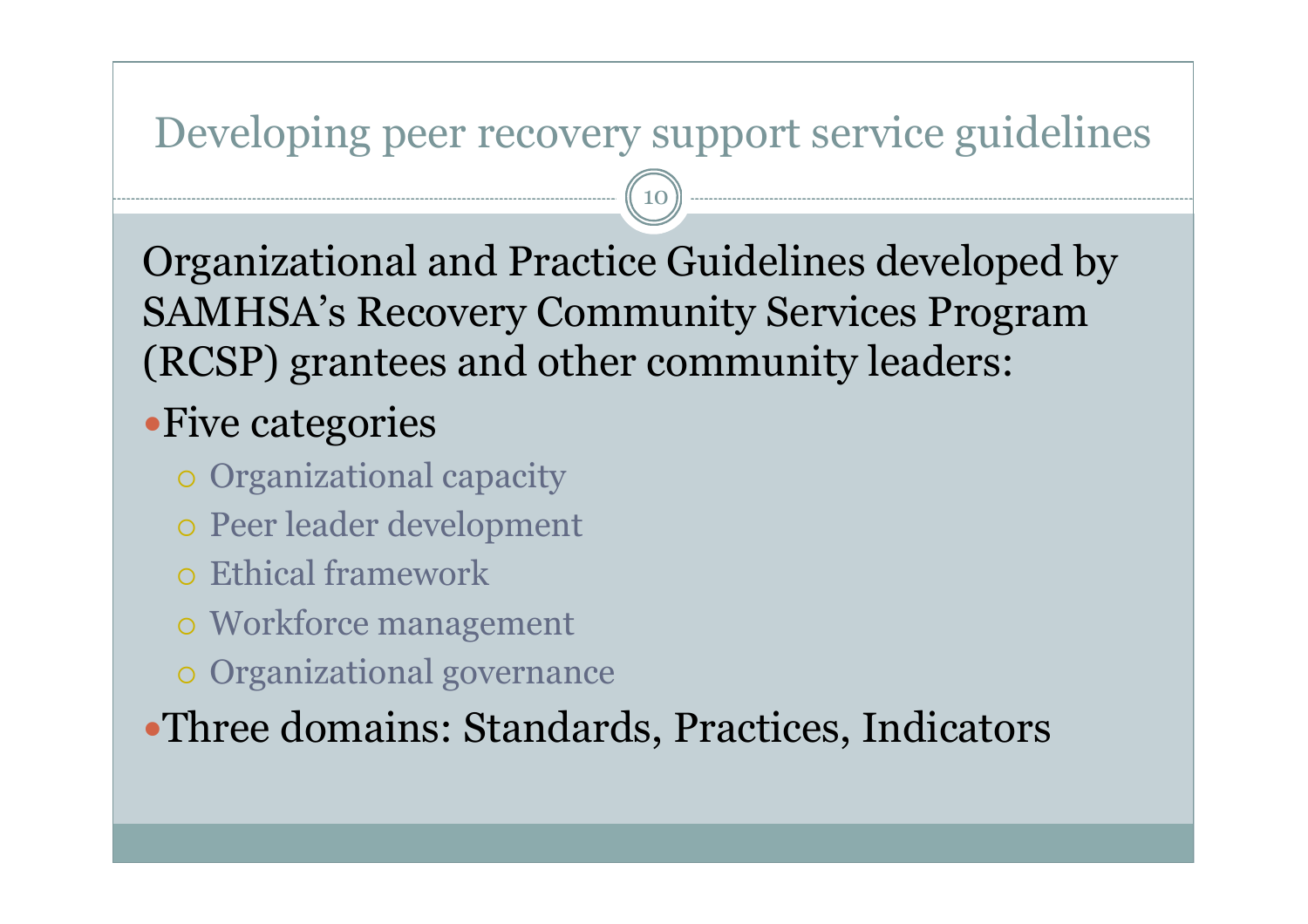# Who is paying for peer recovery services?

- Medicaid
- State, county & municipal service contracts
- Private pay
- Federal and state grants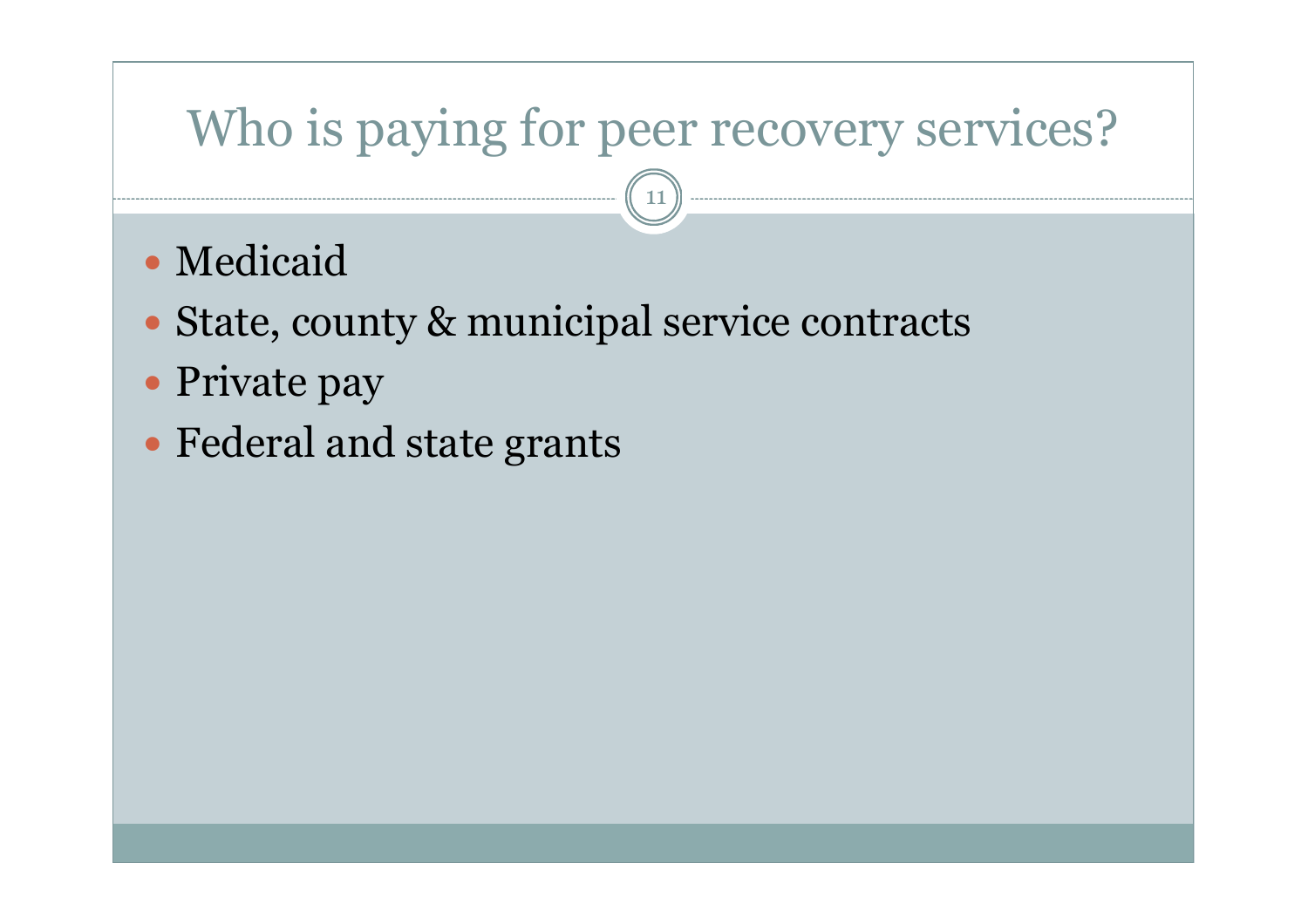# Evaluation of peer recovery support services

- Insufficient research on peer recovery support services
- Moving from promising to evidence-based practices
- RCSP: no cross-site evaluation, but 2011 GPRA data demonstrates positive outcomes at 6 month followup:
	- 75% abstinent (>16.8%)
	- 94.9% no arrests
	- 51% employed (<33.9%)
	- 51% housed (>31.8%)
	- <19-25% mental health symptoms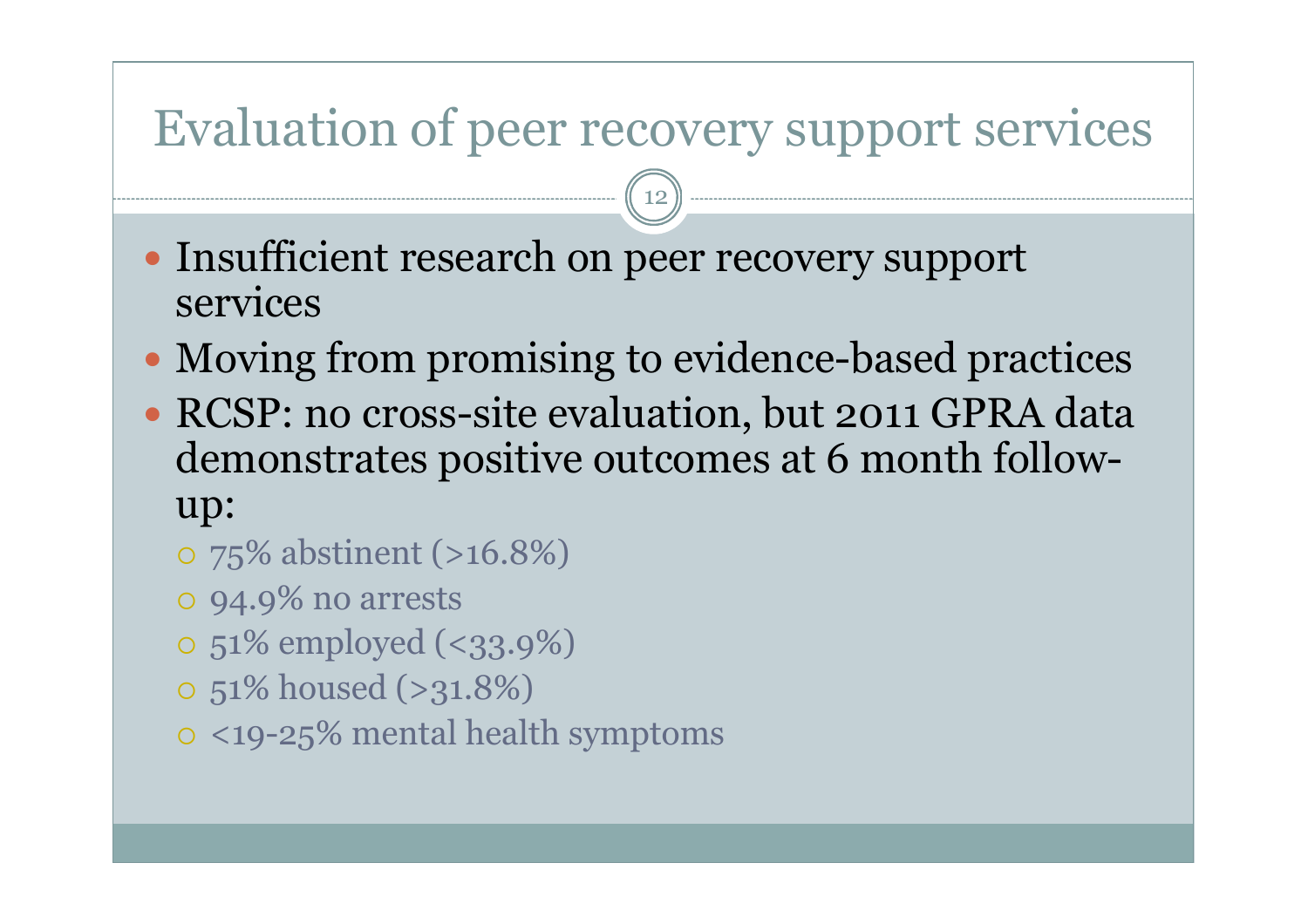#### Community health workers & peer recovery coaches

- Community health workers (CHWs) meet the needs of those with chronic conditions in underserved communities
- 67% paid; 33% volunteers
- Located in NFP and FP organizations such as clinics, hospitals, schools, physician offices, individual child/family agencies & community-wide educational promotional activities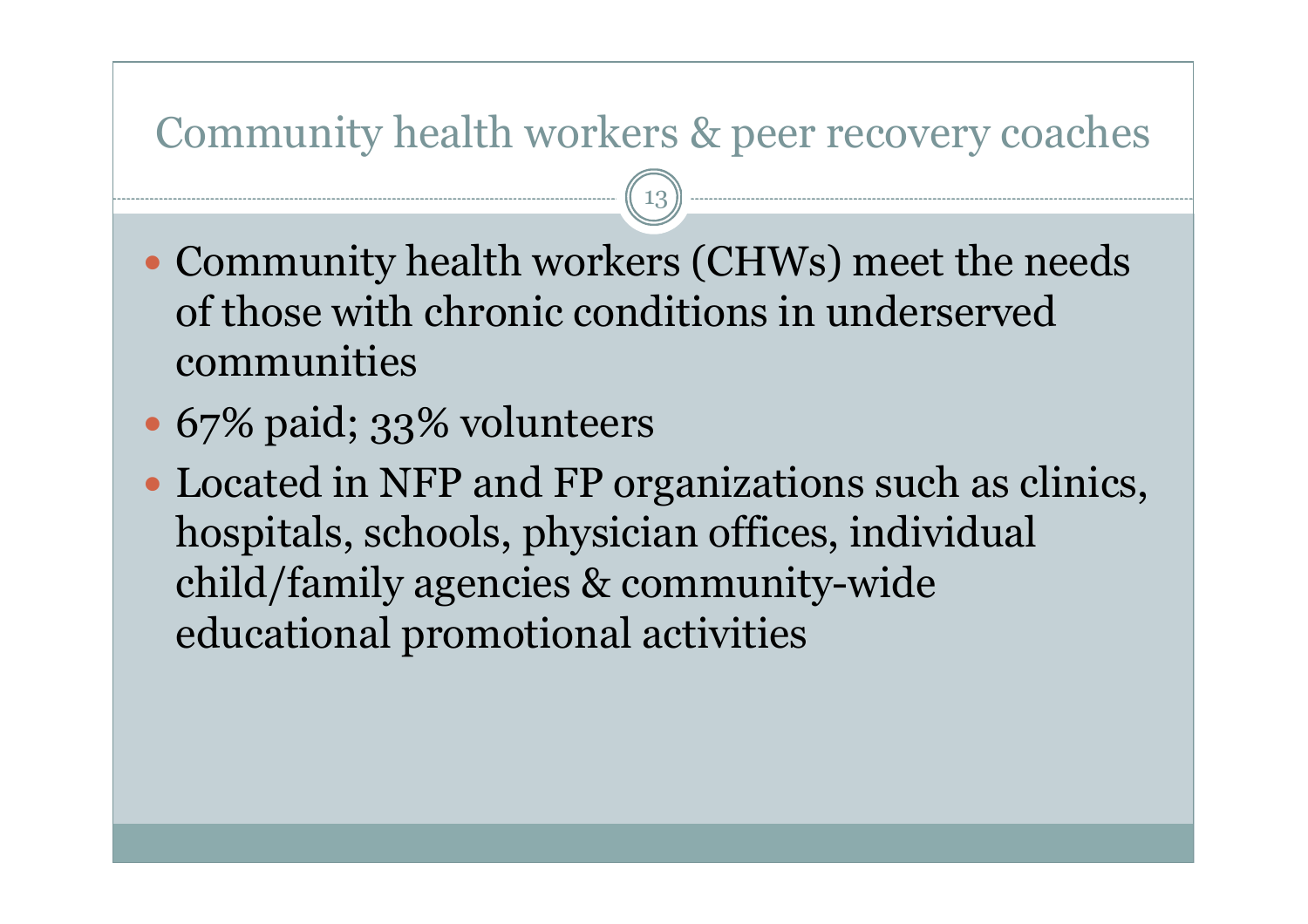# Models of engaging community health workers

- Member of care delivery team (subordinate to a lead provider)
- Navigator (more emphasis on CHWs' capabilities in assisting individuals & families in negotiating complex service systems)
- Screening & health education provider (common use of CHWs; administering basic screening instruments in neighborhoods or rural areas where other professionals reluctant to practice)
- Outreach/enrollment agent persuading individuals/families to apply for help/benefits/providers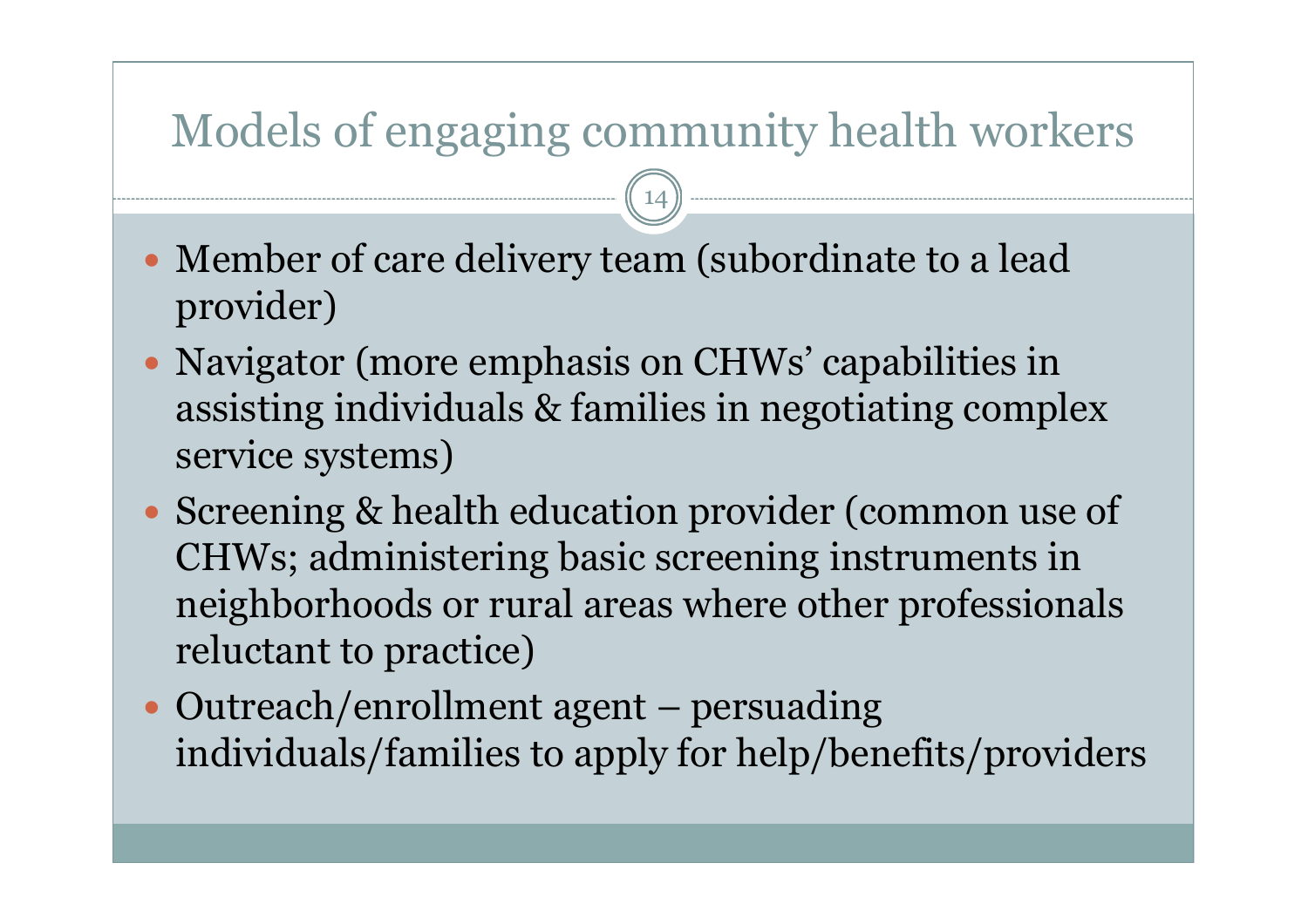### How are peer specialists or recovery coaches similar to community health workers?

15

 Definition of community health worker excerpted from 2007 HRSA report entitled, "Community Health Workers: National Workforce Study" (March 2007)

"Community health workers are key members of communities who **work for pay or are volunteers** in association with the location health care system in both urban and rural environments and **usually share ethnicity, language, socioeconomic status and life experiences with the community members they serve**… **Community health workers assist people in receiving the care they need, give informal counseling and guidance on health behaviors, advocate for community and individual health needs and provide direct service**s such as first aid and blood pressure screening."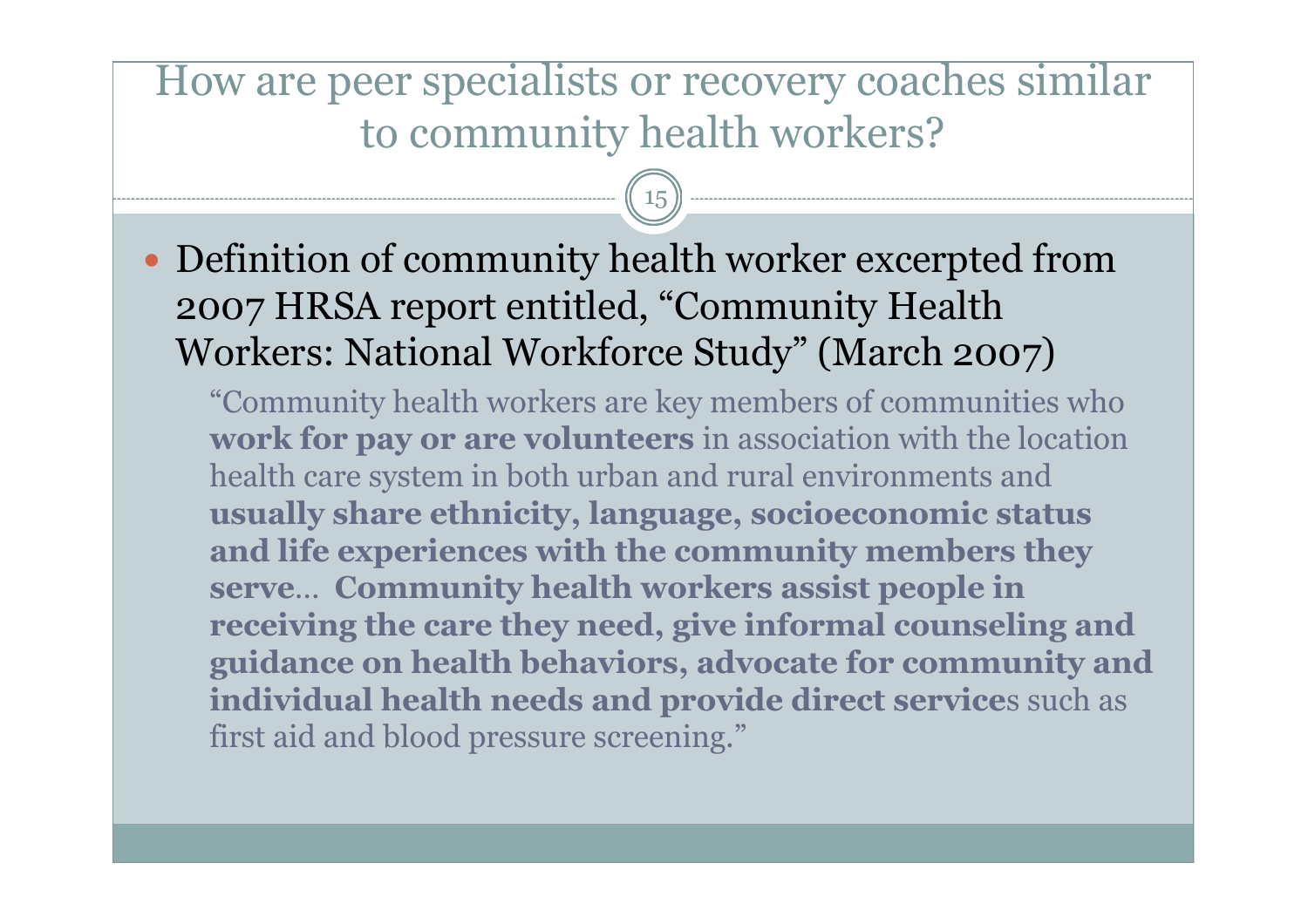#### How are peer specialists similar to community health workers?

16

- Excerpted from Faces and Voices of Recovery Definition of Peer Recovery Coach
	- Personal guide and mentor for individuals/families seeking to initiate, achieve and sustain long-term recovery from addiction including medication assisted, faith based, 12 step and other pathways to recovery
	- **Connector and navigator** in **recovery supportive systems** and resources including housing, employment, and other **professional and non-professional services**
	- **Liaison to formal and informal community supports**, resources and recovery supporting activities

Source: Addiction Peer Recovery Service Rules: Recovery Management in Health Reform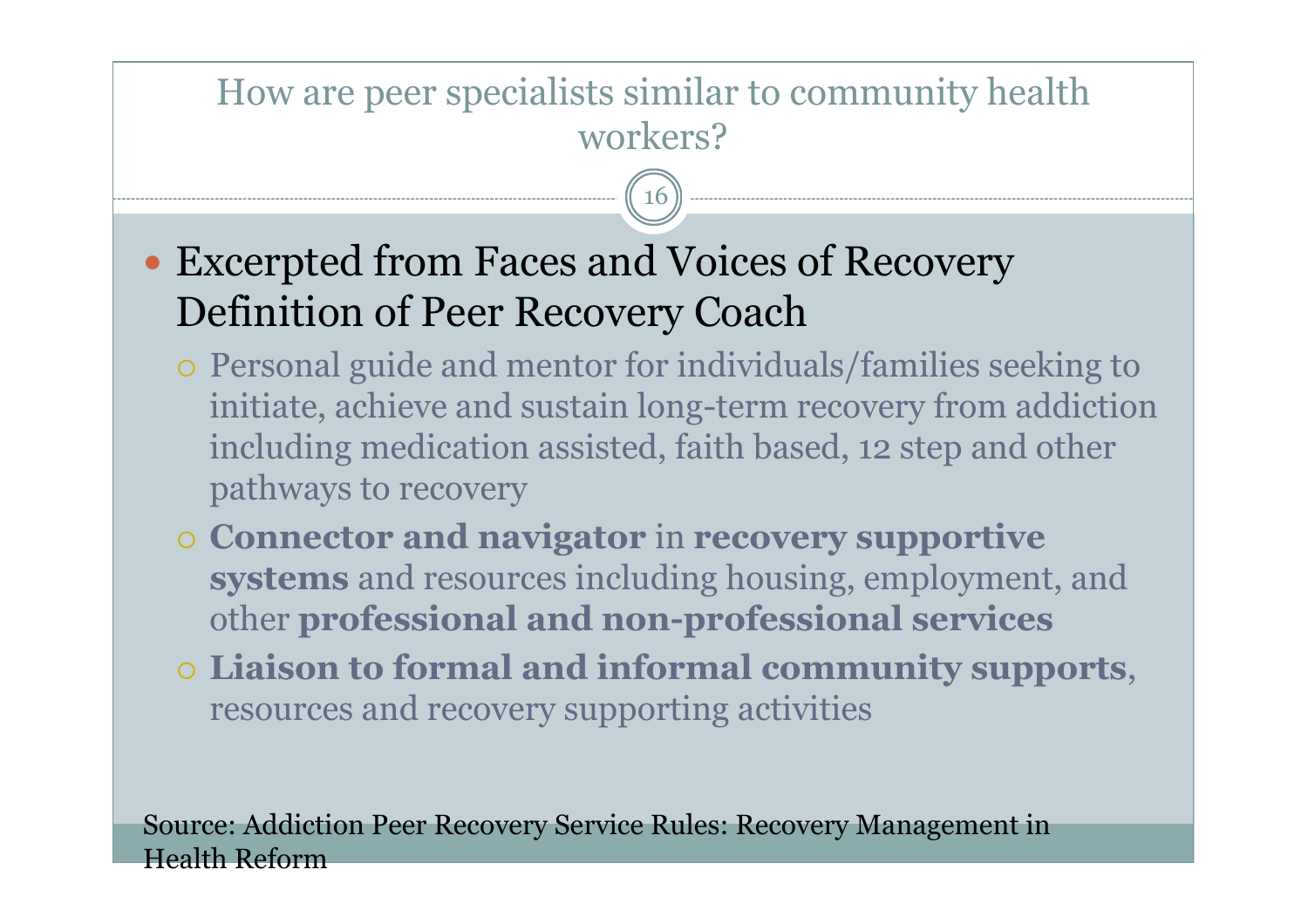## Case Study: McShin Foundation -Richmond, VA

- Offering peer recovery supports: recovery community centers, housing, employment & alternative to jail
- Founded in 2004 by 2 individuals in recovery in a state with a long waiting list for public treatment
- Modeled after SAMHSA's Recovery Community Support Program initiated by SAMHSA in 1998 – advocacy and peer recovery support services

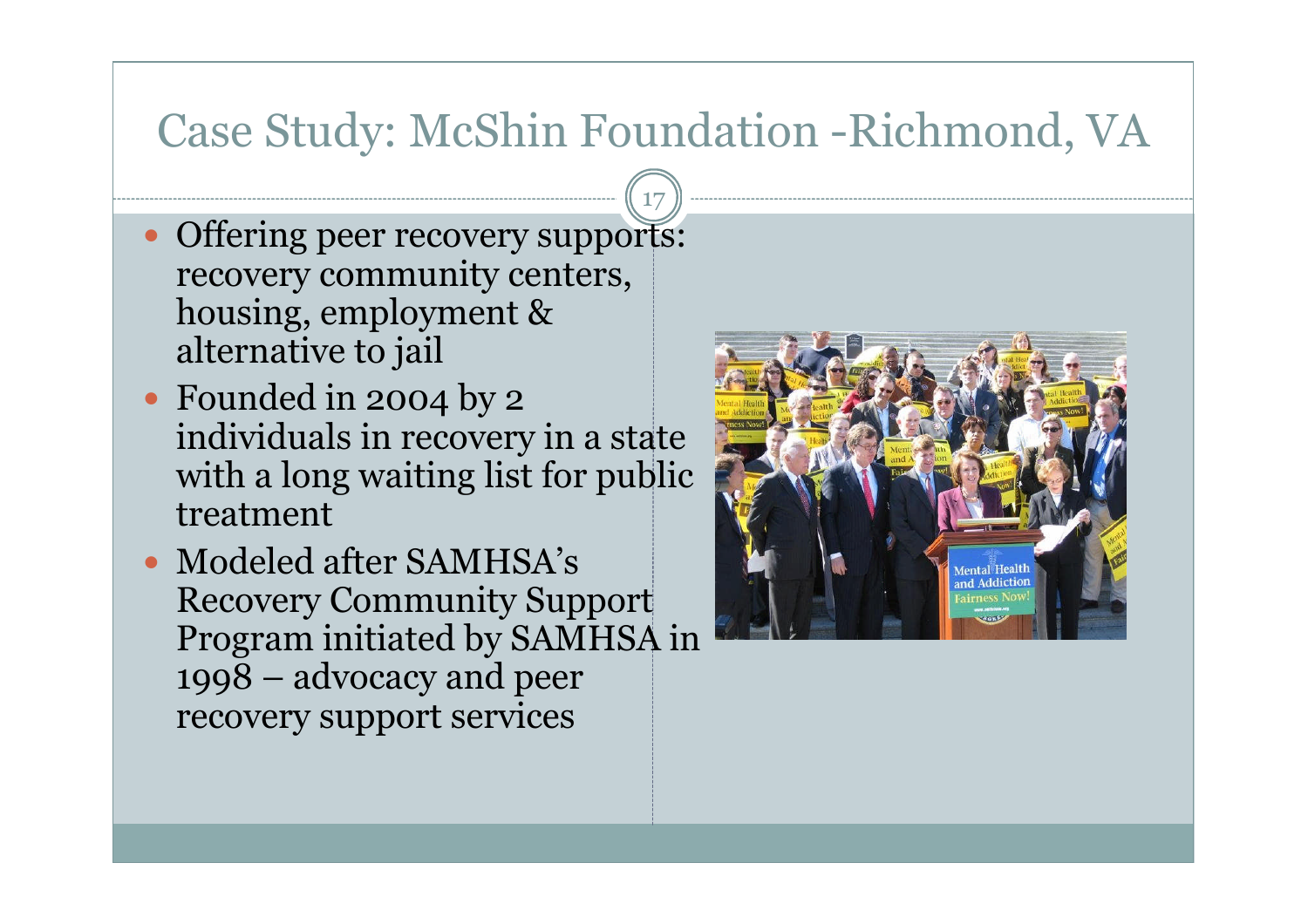#### Case Study: McShin Foundation -Richmond, VA Continued

- Serving the distinct needs of Richmond Recovery Community – housing, recovery community center as hub of recovery programming & social activities, employment skills building and placement, community outreach de-stigmatizing addiction
- Using diverse funding streams to sustain operations – 85% from housing and individual and family donations from the recovery community; 15% from local and state grants

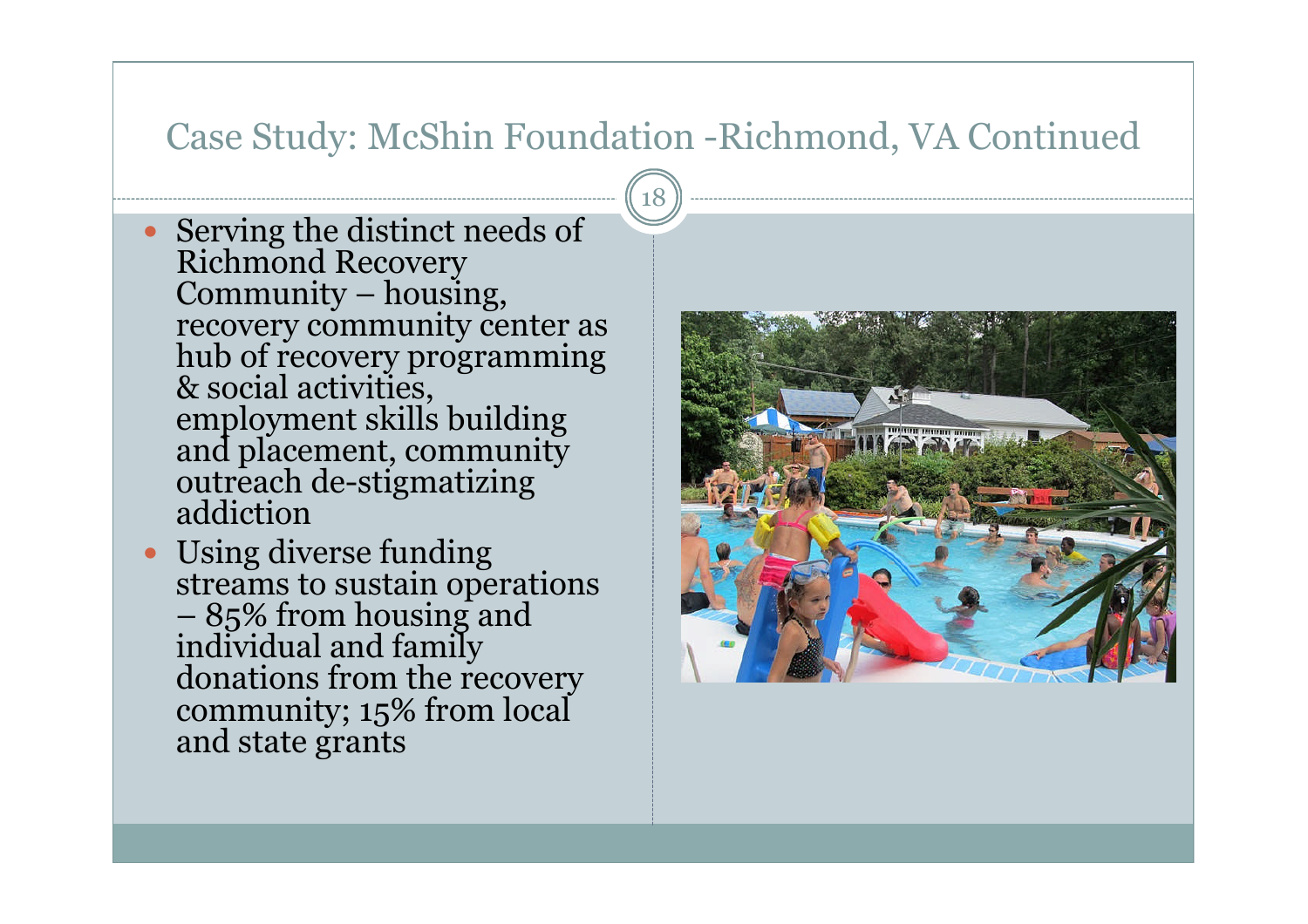# Education & training of McShin recovery coaches

- McShin Recovery Coaching Manual developed through a SAMHSA grant
	- http://mcshinfoundation.org/node/4 80
- NAADAC-certified 2 day recovery coaching training; 16 CEUs provided for professionals
- Recovery coaching training provided monthly at McShin and on an "as requested basis" in communities
- Approximately 800 recovery coaches trained in and outside of VA in 2 years

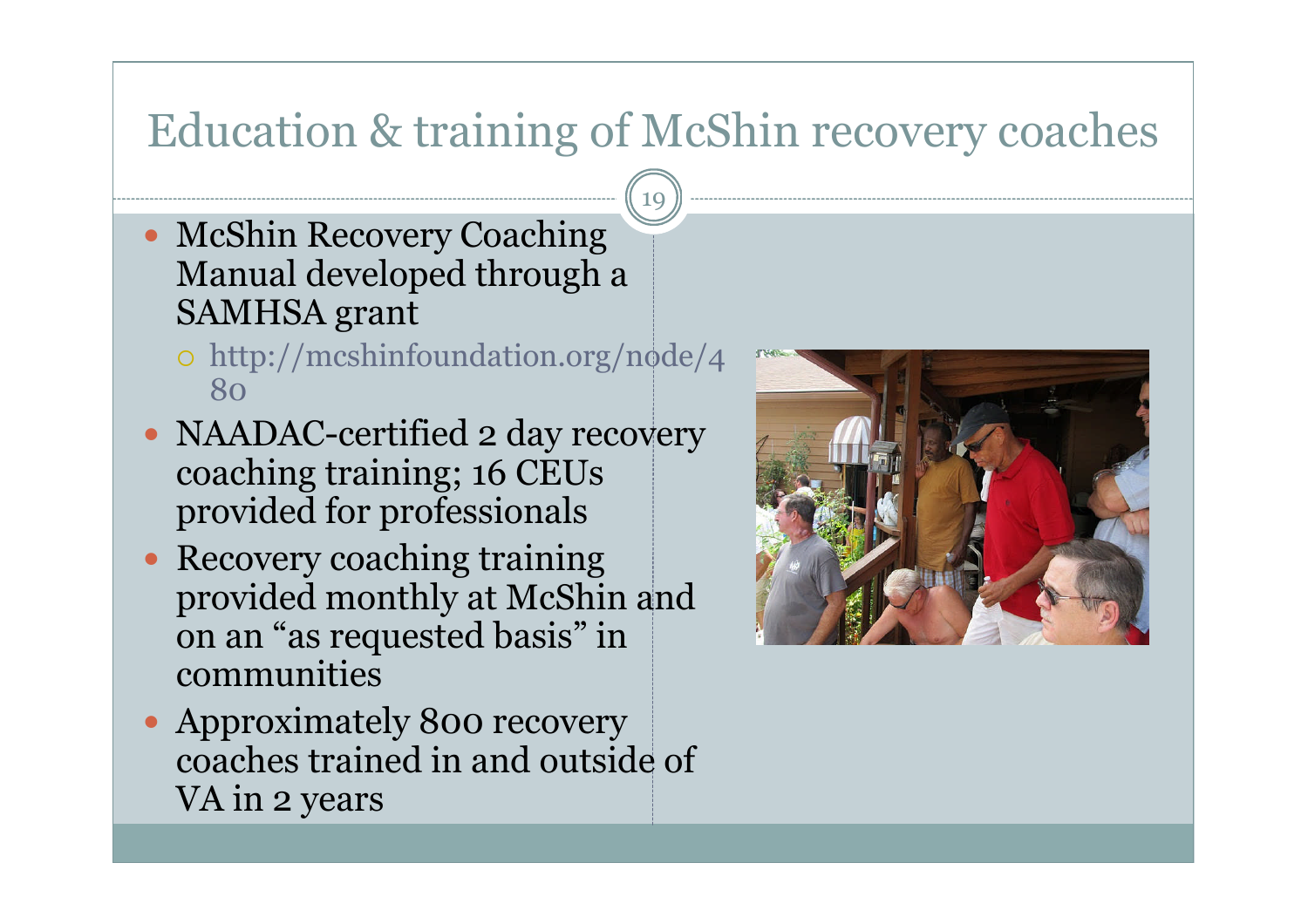# McShin staffing & educational requirements

- Founder
- Executive Director
- Senior Peer Leader
- Senior Peer Leader
- Senior Peer Leader
- Development Officer
- PT Technology Office
- Peer leaders have a minimum of 3 years and up to 27 years in long-term recovery
- A high school diploma or GED is required
- 2-Day McShin Peer Recovery Coaching required plus continuing education and on-site technical assistance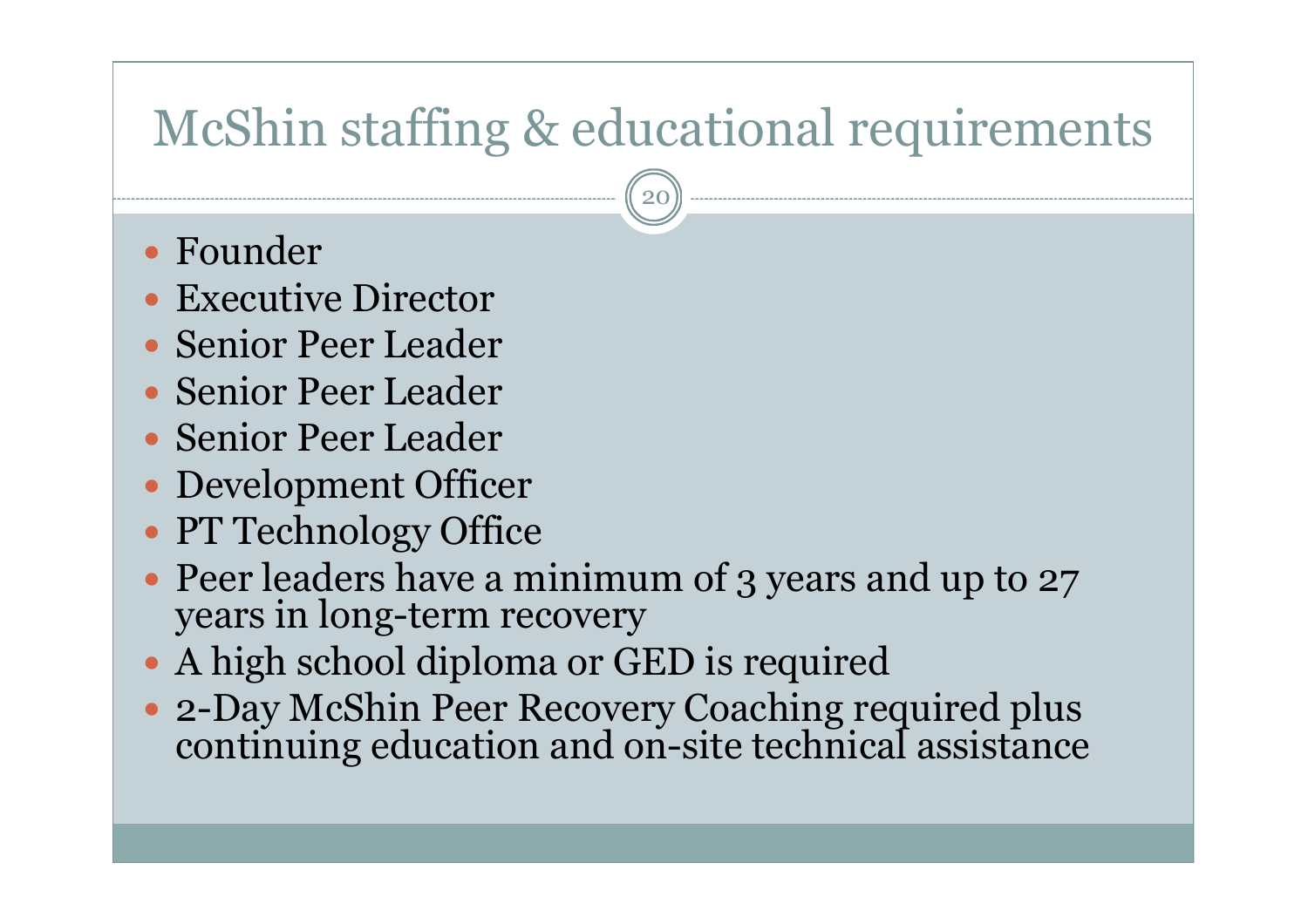#### McShin's Partnerships with Medical & Criminal Justice Systems

- McShin partnered with a local addiction physician to help establish 10 day Suboxone detox for individuals with opiate addiction and customized detox programs for individuals with alcohol and benzodiazepine dependencies
- Medical detox & active recovery housing & supports is more effective model for treatment-resistant opiate dependent patients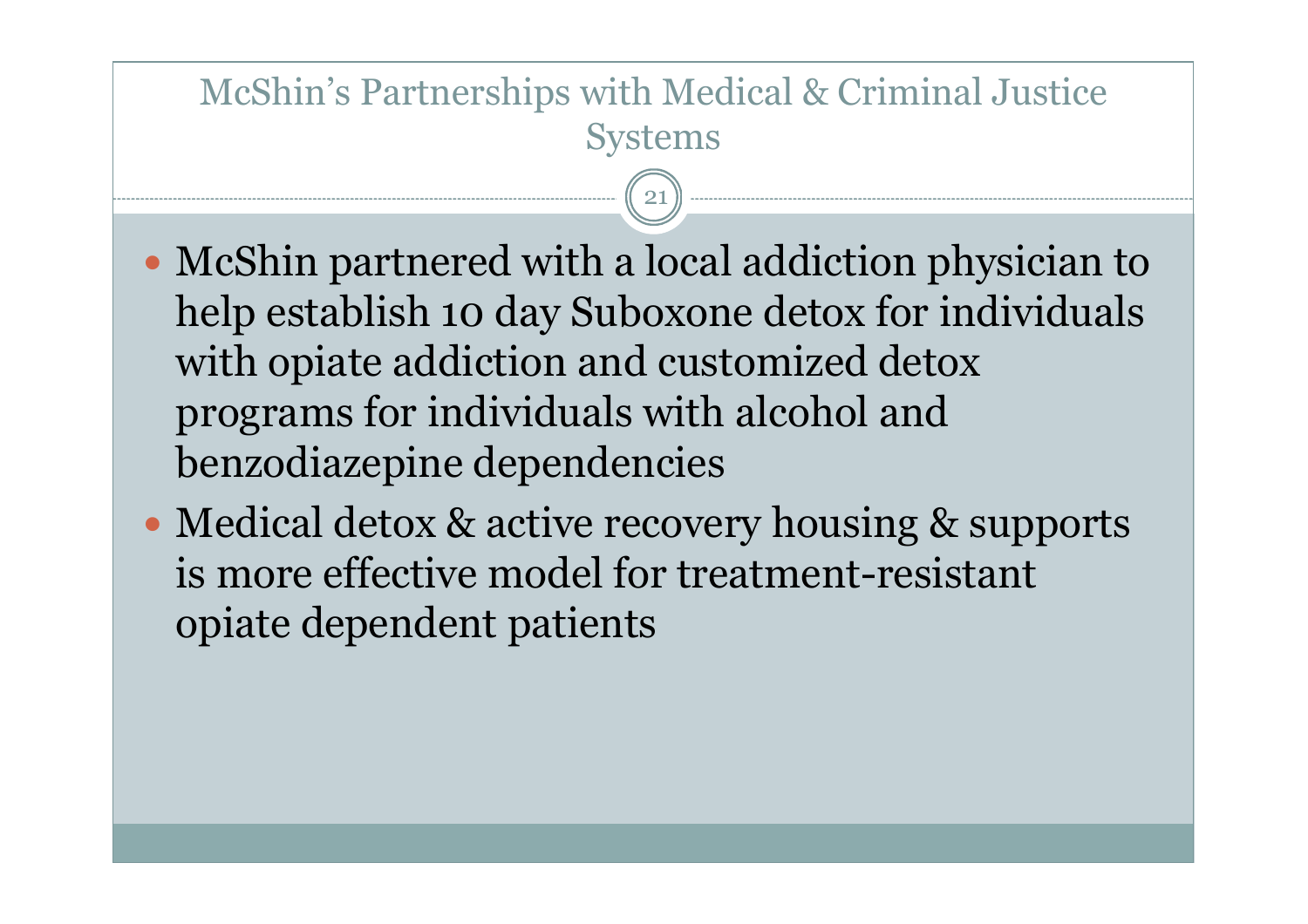#### McShin's Partnerships with Medical & Criminal Justice Systems Continued

- Caroline County VA Commonwealth Attorney asked McShin to help establish a recovery community center in rural VA county after community had a 112% increase in serious crime between '03 – '07;  $85\%$  of offenses committed by individuals with SUD
- Caroline Recovery Center now allows individuals convicted of non-violent SUD offenses to attend programming at the Caroline Recovery Center in lieu of jail
- All probation, parole & drug testing requirements occur on-site at Caroline Recovery Center. Individuals who remain out of trouble for 1 year have criminal record expunged. Drug testing or other violations require 1, 2 or 3 week stays in jail. After 3 times, remanded to jail.